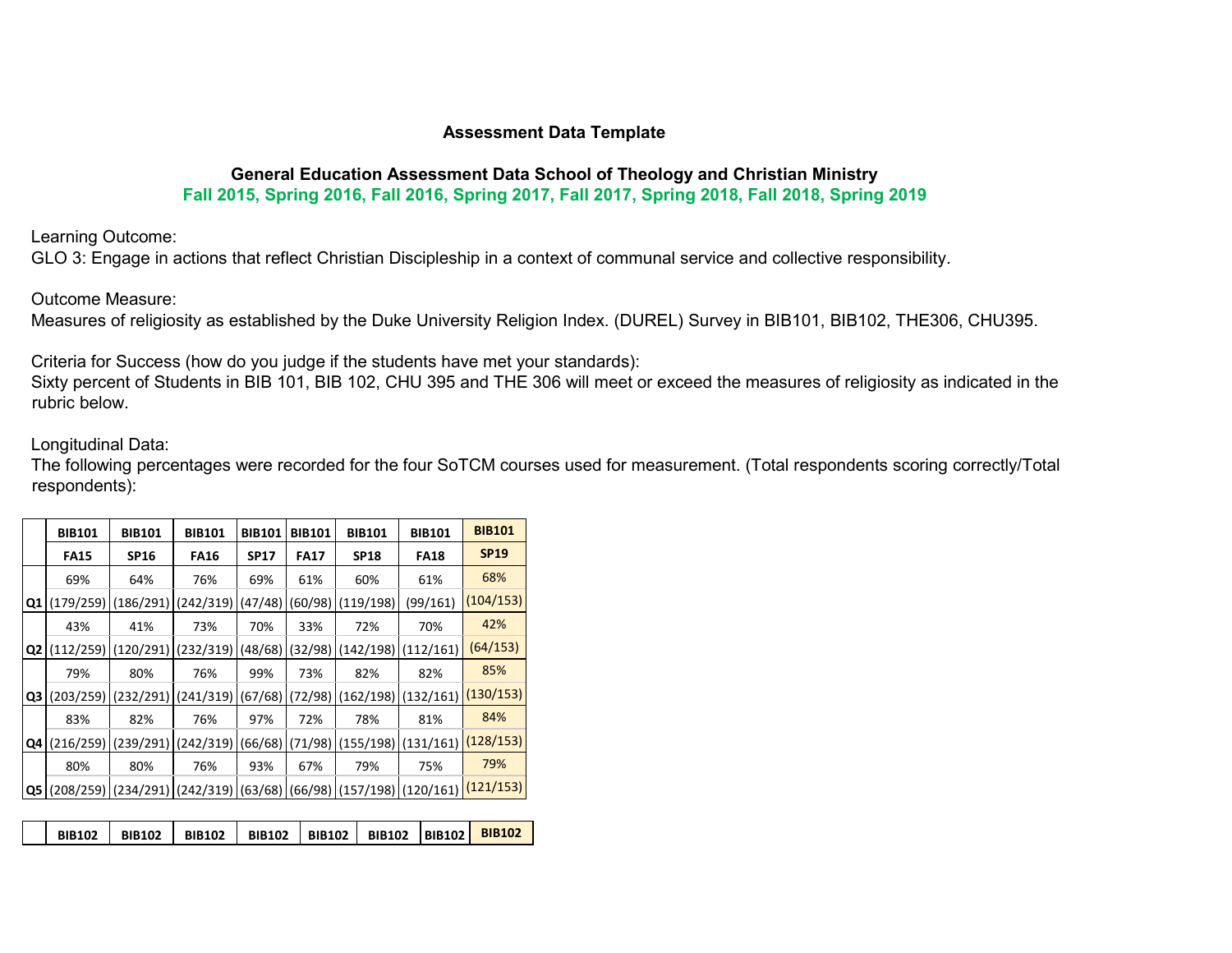|                | <b>FA15</b> | <b>SP16</b> | <b>FA16</b>                                                                                                                                                                                                                                            | <b>SP17</b> | <b>FA17</b> | <b>SP18</b> | <b>FA18</b> | <b>SP19</b> |
|----------------|-------------|-------------|--------------------------------------------------------------------------------------------------------------------------------------------------------------------------------------------------------------------------------------------------------|-------------|-------------|-------------|-------------|-------------|
|                | 72%         | 73%         | 87%                                                                                                                                                                                                                                                    | 81%         | 58%         | 60%         | 54%         | 57%         |
| Q <sub>1</sub> | (227/314)   | (170/255)   | (246/282)                                                                                                                                                                                                                                              | (138/171)   | (61/105)    | (102/171)   | (53/98)     | (79/138)    |
|                | 45%         | 43%         | 89%                                                                                                                                                                                                                                                    | 75%         | 40%         | 67%         | 60%         | 34%         |
| Q <sub>2</sub> | (137/307)   | (109/255)   | (250/282)                                                                                                                                                                                                                                              | (128/171)   | (42/105)    | (114/171)   | (59/98)     | (47/138)    |
|                | 83%         | 80%         | 87%                                                                                                                                                                                                                                                    | 94%         | 77%         | 82%         | 80%         | 80%         |
| Q3             | (240/289)   | (240/255)   | (246/282)                                                                                                                                                                                                                                              | (160/171)   | (81/105)    | (141/171)   | (78/98)     | (110/138)   |
|                | 81%         | 84%         | 83%                                                                                                                                                                                                                                                    | 90%         | 71%         | 82%         | 78%         | 80%         |
| Q4             | (243/299)   | (215/255)   | (235/282)                                                                                                                                                                                                                                              | (153/171)   | (75/105)    | (141/171)   | (76/98)     | (110/138)   |
|                | 79%         | 77%         | 97%                                                                                                                                                                                                                                                    | 90%         | 76%         | 79%         | 80%         | 78%         |
|                |             |             | $\vert \textbf{Q5} \vert \left( \frac{248}{289} \right) \vert \left( \frac{196}{255} \right) \vert \left( \frac{273}{282} \right) \vert \left( \frac{154}{171} \right) \vert \left( \frac{80}{105} \right) \vert \left( \frac{135}{171} \right) \vert$ |             |             |             | (78/98)     | (108/138)   |

|                | <b>CHU395</b> | <b>CHU395</b> | <b>CHU395</b> | <b>CHU395</b> | <b>CHU395</b> | <b>CHU395</b> | <b>CHU395</b> | <b>CHU395</b> |
|----------------|---------------|---------------|---------------|---------------|---------------|---------------|---------------|---------------|
|                | <b>FA15</b>   | <b>SP16</b>   | <b>FA16</b>   | <b>SP17</b>   | <b>FA17</b>   | <b>SP18</b>   | <b>FA18</b>   | <b>SP19</b>   |
|                | 57%           | 55%           | 77%           | 83%           | 52%           | 56%           | 54%           | 55%           |
| Q1             | (102/179)     | (95/174)      | (173/224)     | (68/82)       | (42/81)       | (55/98)       | (19/35)       | (18/33)       |
|                | 45%           | 38%           | 77%           | 79%           | 37%           | 64%           | 63%           | 24%           |
| Q <sub>2</sub> | (80/178)      | (70/183)      | (172/224)     | (65/82)       | (30/81)       | (63/98)       | (22/35)       | (8/33)        |
|                | 80%           | 77%           | 78%           | 98%           | 75%           | 80%           | 86%           | 67%           |
| Q3             | (141/177)     | (141/183)     | (174/224)     | (80/82)       | (61/81)       | (78/98)       | (30/35)       | (22/33)       |
|                | 81%           | 79%           | 77%           | 95%           | 78%           | 77%           | 77%           | 67%           |
| Q4             | (144/177)     | (144/182      | (173/224)     | (78/82)       | (63/81)       | (75/98)       | (27/35)       | (22/33)       |
|                | 79%           | 75%           | 75%           | 89%           | 70%           | 76%           | 77%           | 58%           |
|                | Q5 (140/177   | (138/183)     | (167/224)     | (73/82)       | (57/81)       | 74/98)        | (27/35)       | (19/33)       |

|                | <b>THE306</b> | <b>THE306</b>                   | <b>THE3061</b> | <b>THE306</b> |             | THE306   THE306 | <b>THE306</b> | <b>THE306</b> |
|----------------|---------------|---------------------------------|----------------|---------------|-------------|-----------------|---------------|---------------|
|                | <b>FA15</b>   | <b>SP16</b>                     | <b>FA16</b>    | <b>SP17</b>   | <b>FA17</b> | <b>SP18</b>     | <b>FA18</b>   | <b>SP19</b>   |
|                | 59%           | 50%                             | 63%            | 71%           | 64%         | 59%             | 43%           | 64%           |
| Q <sub>1</sub> |               | $(65/110)$ (50/101) (41/65)     |                | (37/53)       | (9/14)      | (39/66)         | (13/30)       | (45/70)       |
|                | 36%           | 44%                             | 63%            | 85%           | 50%         | 71%             | 63%           | 19%           |
| Q2             |               | $(40/110)$ $(44/101)$ $(41/65)$ |                | (45/53)       | (7/14)      | (47/66)         | (19/30)       | (13/70)       |
| Q3             | 79%           | 82%                             | 63%            | 98%           | 93%         | 80%             | 77%           | 80%           |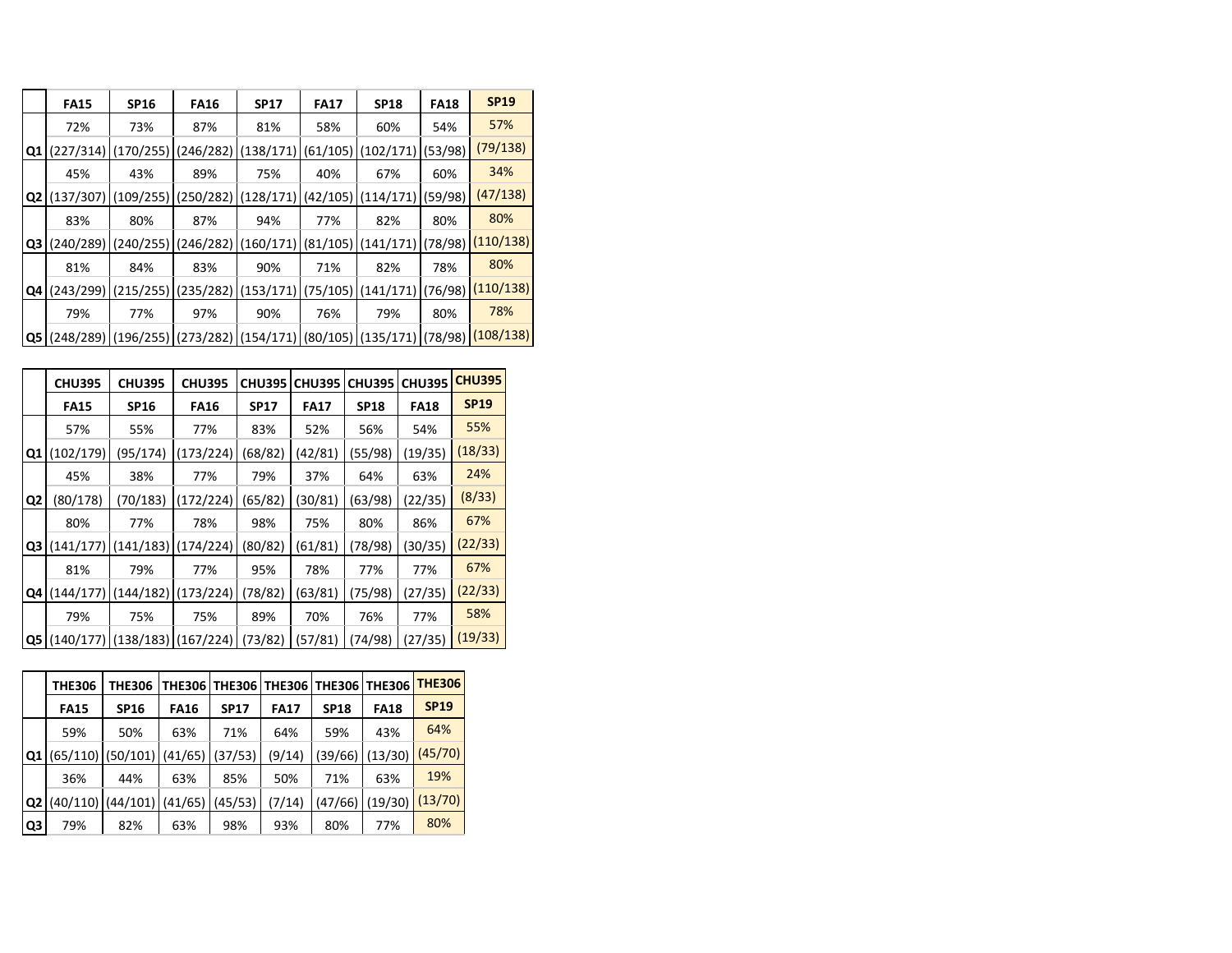|     | (87/110)   (83/101)   (41/65)   (52/53)   (13/14)   (53/66)   (23/30) <mark>  (56/70)  </mark>             |     |     |     |     |     |         |
|-----|------------------------------------------------------------------------------------------------------------|-----|-----|-----|-----|-----|---------|
| 83% | 82%                                                                                                        | 63% | 90% | 79% | 73% | 70% | 80%     |
|     | $Q4   (91/110)   (83/101)   (41/65)   (48/53)   (11/14)   (48/66)   (21/30)$                               |     |     |     |     |     | (56/70) |
| 79% | 79%                                                                                                        | 63% | 92% | 86% | 73% | 73% | 81%     |
|     | <b>Q5</b>   (87/110)   (81/101)   (41/65)   (49/53)   (12/14)   (43/66)   (22/30) <mark>  (57/70)  </mark> |     |     |     |     |     |         |

# **Conclusions Drawn from Data:**

Q1 measures organized religious activities were meet in all lower and upper division courses.

Q2 measures the non-organizational religious activities were met in all courses for the criteria for success.

Q3-Q5 measure intrinsic religiosity and all of the courses met the expected measures.

These measures indicate that upper division students increase their involvement in organized religious activities over their college years, a trend that is inconsistent with DUREL data from all university settings.

These responses show that the instruction regarding accountability for non-organizational religious activities such as prayer, meditation or Bible Study throughout the GE instruction stays consistent from the 2017-18 data.

These responses show a high level of intrinsic religiosity and a desire to integrate religious beliefs into all of life throughout the college years. These percentages continue to show consistent since the 2017-18 data.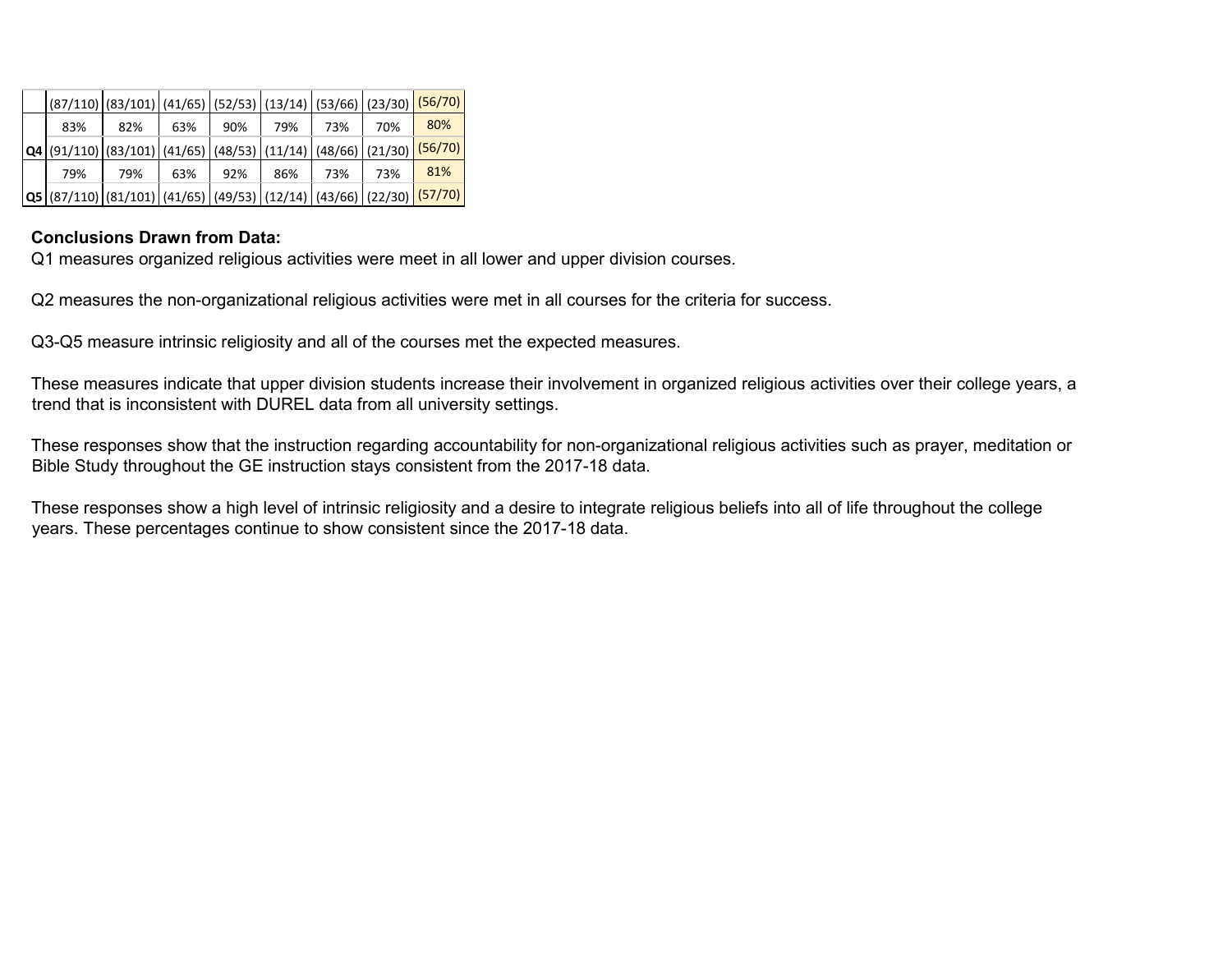#### **Changes to be Made Based on Data:**

Q1's data is different from last year's data. To better assess the impact of our GE courses on Christian discipleship, we analyzed an additional question (Q20) from our end-of semester survey that asked: Do you expect as a result of taking this class that there will be an impact in the future on your participation in Christian practices such as worship, prayer, Bible study, sharing your faith, and service to others. 1 – Strong Yes; 2 – Weak Yes; 3 – Unsure; 4 – Weak No; 5 – Strong No

Responses were placed on a scale from 5 (no impact) to 1 (strong impact). We set a measure of 60% would choose 1 or 2 on the strong impact side of the scale for THE 306 which has Christian discipleship within its CLOs and 50% for the BIB and CHU courses which focus more on Biblical knowledge and interpretation or the context of history and doctrine in the Christian tradition.

| <b>BIB101</b> | <b>BIB101</b>                                                                                     | <b>BIB101</b> |             | <b>BIB101   BIB101  </b> | <b>BIB101</b> | <b>BIB101</b> | <b>BIB101</b> |
|---------------|---------------------------------------------------------------------------------------------------|---------------|-------------|--------------------------|---------------|---------------|---------------|
| <b>FA15</b>   | <b>SP16</b>                                                                                       | <b>FA16</b>   | <b>SP17</b> | <b>FA17</b>              | <b>SP18</b>   | <b>FA18</b>   | <b>SP19</b>   |
| 56%           | 52%                                                                                               | 57%           | 92%         | 62%                      | 65%           | 66%           | 70%           |
|               | $Q14   (140/251)   (158/276)   (183/319)   (63/68)   (61/98)   (122/189)   (107/161)   (107/153)$ |               |             |                          |               |               |               |

| <b>BIB102</b>                                                                                               | <b>BIB102</b> | <b>BIB102</b> | <b>BIB102</b> | <b>BIB102</b> | <b>BIB102</b> | <b>BIB102</b> | <b>BIB102</b> |
|-------------------------------------------------------------------------------------------------------------|---------------|---------------|---------------|---------------|---------------|---------------|---------------|
| <b>FA15</b>                                                                                                 | <b>SP16</b>   | <b>FA16</b>   | <b>SP17</b>   | <b>FA17</b>   | <b>SP18</b>   | <b>FA18</b>   | <b>SP19</b>   |
| 55%                                                                                                         | 62%           | 68%           | 76%           | 65%           | 64%           | 58%           | 66%           |
| <b>Q14</b>  (163/245)  (149/240)  (192/282)  (130/171)  (68/105)  (106/166)  (56/96) <mark> (91/138)</mark> |               |               |               |               |               |               |               |

|             |             | CHU395   CHU395   CHU395   CHU395   CHU395   CHU395   CHU395   CHU395                                                                                                                                                                                                                                                  |             |             |             |             |             |
|-------------|-------------|------------------------------------------------------------------------------------------------------------------------------------------------------------------------------------------------------------------------------------------------------------------------------------------------------------------------|-------------|-------------|-------------|-------------|-------------|
| <b>FA15</b> | <b>SP16</b> | <b>FA16</b>                                                                                                                                                                                                                                                                                                            | <b>SP17</b> | <b>FA17</b> | <b>SP18</b> | <b>FA18</b> | <b>SP19</b> |
| 57%         | 33%         | 69%                                                                                                                                                                                                                                                                                                                    | 84%         | 62%         | 60%         | 63%         | 61%         |
|             |             | $\left  \textbf{Q14} \right  \left( \frac{94}{166} \right) \left  \left( \frac{58}{174} \right) \left  \left( \frac{156}{224} \right) \right  \left( \frac{72}{85} \right) \left  \left. \left( \frac{50}{81} \right) \right  \left. \left( \frac{51}{85} \right) \right  \left. \left( \frac{20}{32} \right) \right $ |             |             |             |             | (20/33)     |

| THE306   THE306   THE306   THE306   THE306   THE306   THE306   THE306                                                                        |             |             |             |             |             |             |             |
|----------------------------------------------------------------------------------------------------------------------------------------------|-------------|-------------|-------------|-------------|-------------|-------------|-------------|
| <b>FA15</b>                                                                                                                                  | <b>SP16</b> | <b>FA16</b> | <b>SP17</b> | <b>FA17</b> | <b>SP18</b> | <b>FA18</b> | <b>SP19</b> |
| 74%                                                                                                                                          | 68%         | 60%         | 86%         | 71%         | 73%         | 82%         | 83%         |
| $\vert$ Q14 $\vert$ (77/104) $\vert$ (65/95) $\vert$ (38/63) $\vert$ (46/53) $\vert$ (10/14) $\vert$ (45/62) $\vert$ (23/28) $\vert$ (58/70) |             |             |             |             |             |             |             |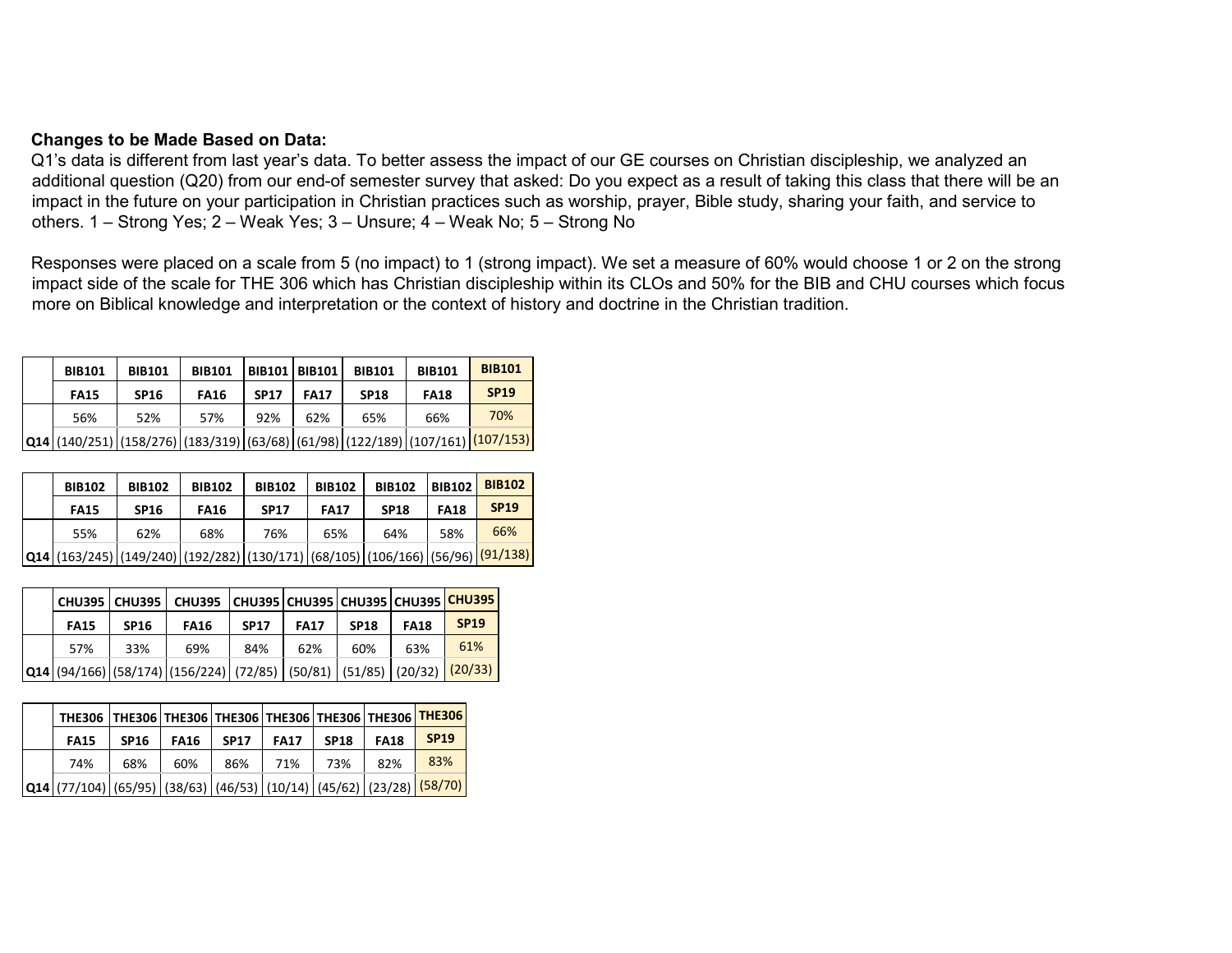We will work with the co-curricular Spiritual Development department that is tasked with Christian discipleship formation to see where we can strengthen our shared work, and Work toward all-campus GE course revisions that align more closely with GELOs which were added after our courses were designed some years ago.